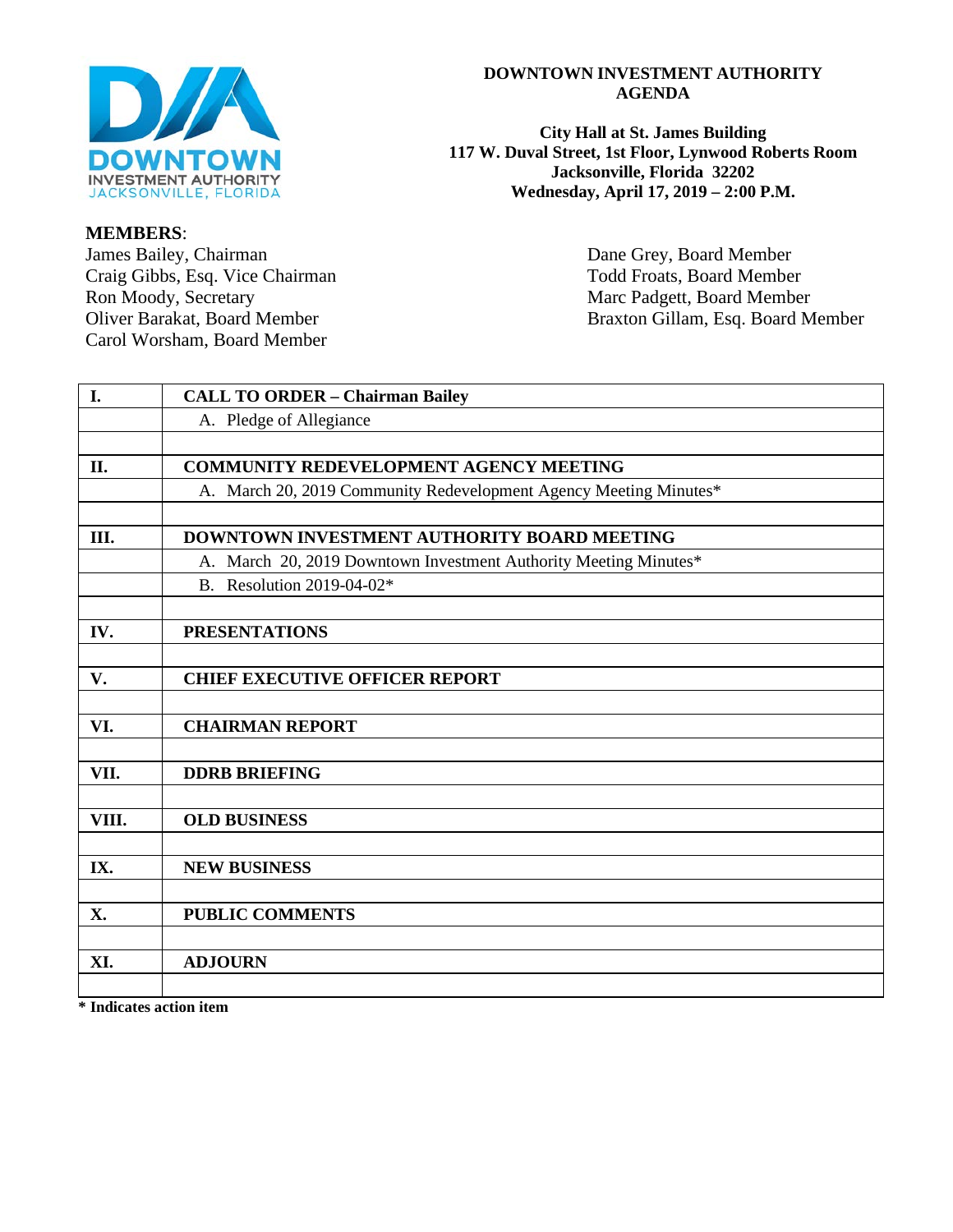

**Downtown Investment Authority Community Redevelopment Area Board Meeting City Hall at St. James, 117 W. Duval Street First Floor, Lynwood Roberts Room Jacksonville, FL. 32202** 

*Wednesday, April 17, 2019 – 2:00 p.m.* 

# *Community Redevelopment Agency MEETING MINUTES*

**Board Members Present:** Jim Bailey, Chairman, Craig Gibbs, Esq., Vice Chairman; Ron Moody, Secretary; Oliver Barakat; Todd Froats; Dane Grey; and Marc Padgett

**Board Members Absent:** Braxton Gillam, Esq;and Carol Worsham

**Council Members:** Lori Boyer and Council Member elect Matt Carlucci

**Mayor's Staff:** Dr. Johnny Gaffney, Mayor's Office, Boards and Commission Liaison

**DIA Staff:** Brian Hughes, Interim Chief Executive Officer; Guy Parola, Operations Manager; and Karen Underwood-Eiland, Executive Assistant

**Office of General Counsel:** John Sawyer, Esq.

Meeting Convened: 2:00 p.m.

# **I. CALL TO ORDER**

Chairman Bailey called the CRA meeting to order.

# **II. COMMUNITY REDEVELOPMENT AGENCY MEETING**

## **A. MARCH 20, 2019 COMMUNITY REDEVELOPMENT AGENCY MEETING MINUTES**

### **A MOTION WAS MADE BY BOARD MEMBER GREY AND SECONDED BY BOARD MEMBER MOODY APPROVING THE MARCH 20, 2019 COMMUNITY REDEVELOPMENT AGENCY MEETING MINUTES.**

### **THE MOTION PASSED UNANIMOUSLY 7-0-0.**

[REMAINDER OF PAGE INTENTIONALLY LEFT BLANK]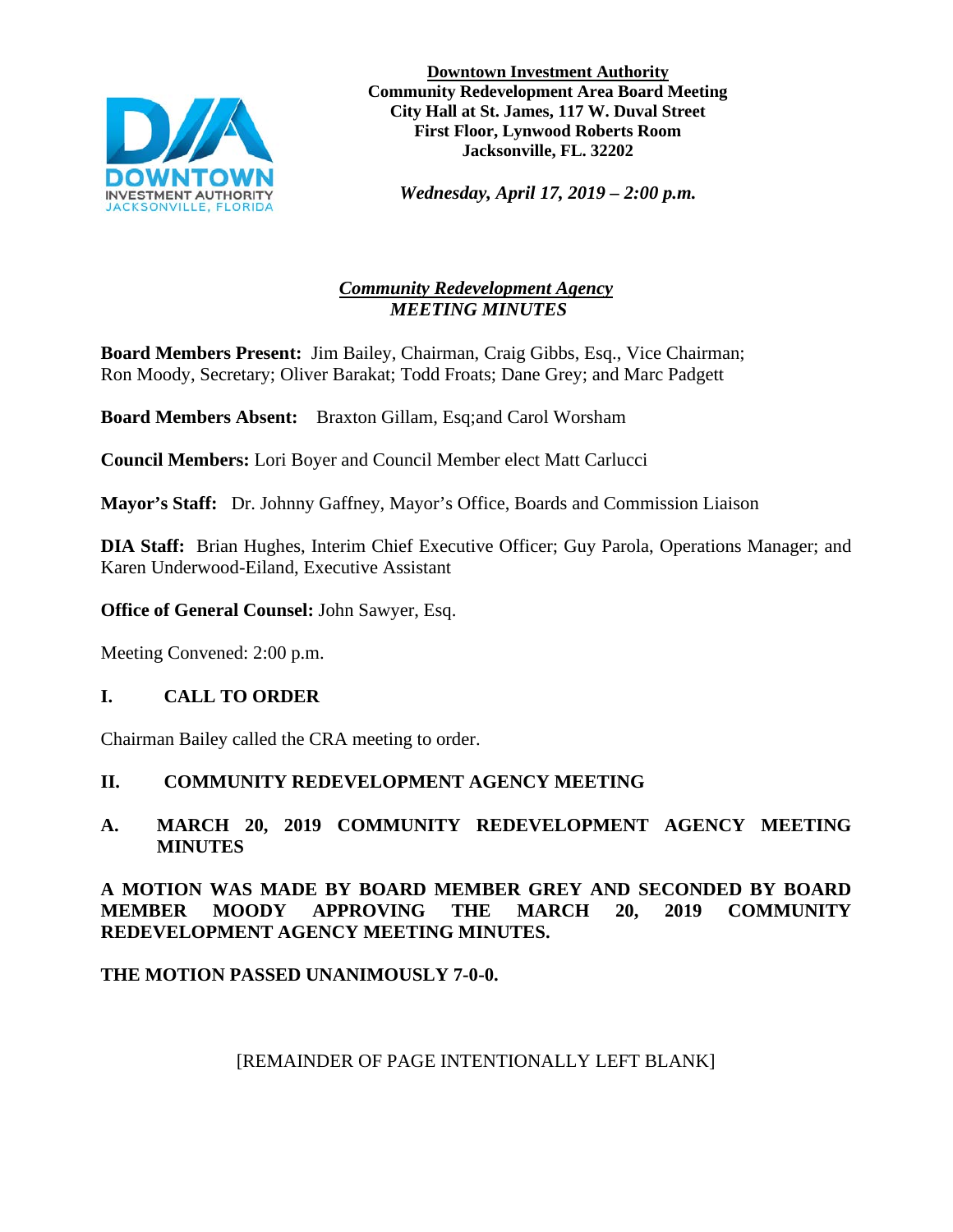Downtown Investment Authority Community Redevelopment Agency Meeting – April 17, 2019 Page 2 of 2

# **III. DOWNTOWN INVESTMENT AUTHORITY REGULAR MEETING**

Occurs post-closing of Community Redevelopment Agency Meeting.

#### **IV. CEO REPORT**

Occurs post-closing of Community Redevelopment Agency Meeting.

### **V. DDRB BRIEFING**

Occurs post-closing of Community Redevelopment Agency Meeting.

#### **VI. OLD BUSINESS**

Occurs post-closing of Community Redevelopment Agency Meeting.

#### **VII. NEW BUSINESS**

Occurs post-closing of Community Redevelopment Agency Meeting.

### **VIII. PUBLIC COMMENTS**

None

### **IX. ADJOURNMENT**

There being no further business, Chairman Bailey adjourned the CRA meeting at approximately 2:05 p.m.

*The written minutes for this meeting are only an overview of what was discussed. For verbatim comments of this meeting, a transcript is available upon request. Please contact Karen Underwood, at (904) 630-3492, or by email at karenu@coj.net.*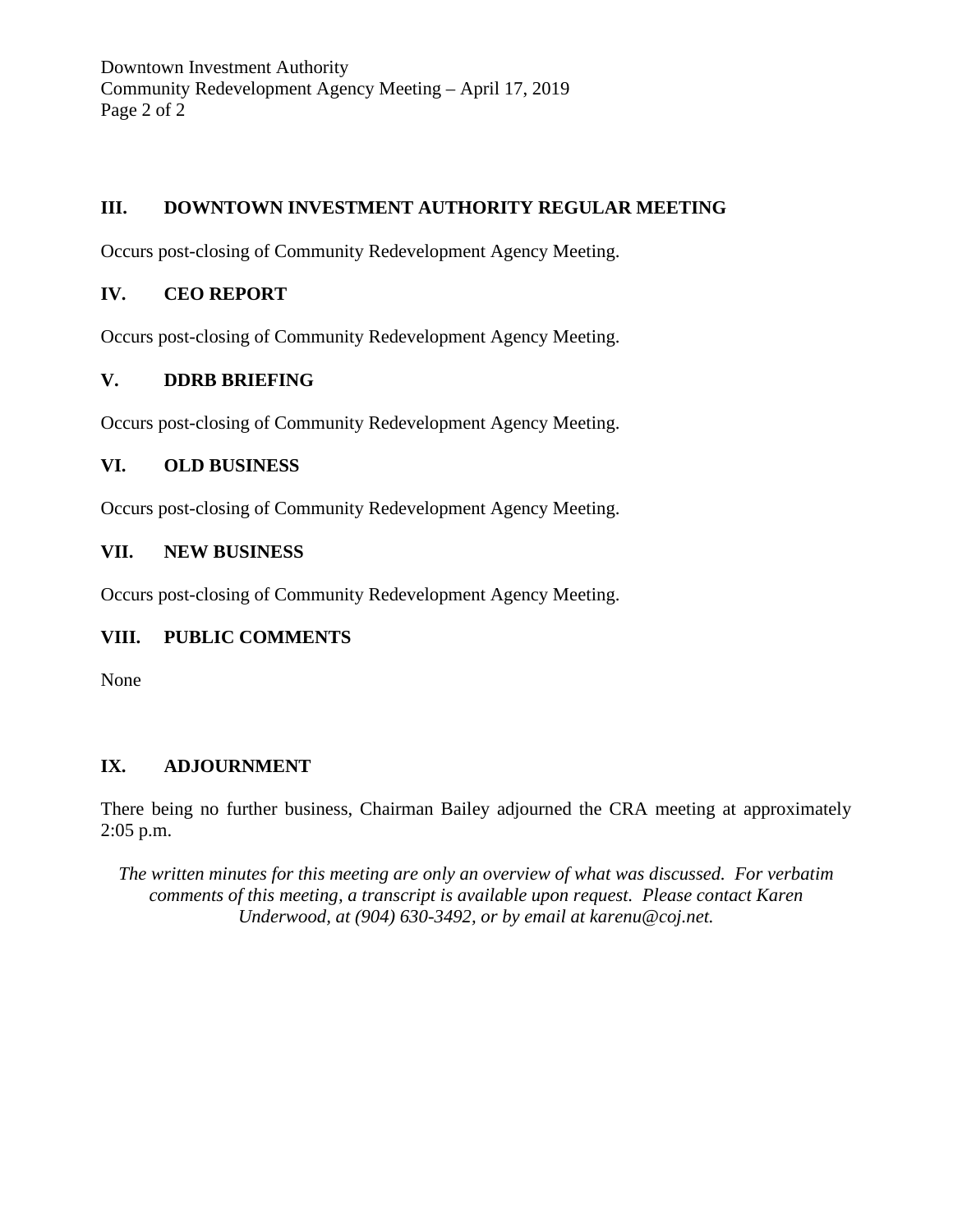

**Downtown Investment Authority City Hall at St. James Building, 117 W. Duval Street, First Floor, Lynwood Roberts Room Jacksonville, FL. 32202** *Wednesday, April 17, 2019 – 2:05 p.m.* 

#### *Downtown Investment Authority MEETING MINUTES*

**Board Members Present:** Jim Bailey, Chairman; Craig Gibbs, Esq., Vice Chairman; Ron Moody, Secretary; Oliver Barakat;Todd Froats; Dane Grey and Marc Padgett

**Board Members Absent:** Braxton Gillam, Esq; and Carol Worsham

**Council Members:** Lori Boyer, Esq., District 5 and Council Member-elect Matt Carlucci

**Mayor's Staff:** Dr. Johnny Gaffney, Mayor's Office, Boards and Commission Liaison

**DIA Staff:** Brian Hughes, Office of the Mayor Chief of Staff and Interim Chief Executive Officer; Guy Parola, Operations Manager; and Karen Underwood-Eiland, Executive Assistant.

**Office of General Counsel:** John Sawyer, Esq.

Meeting Convened: 2:05 p.m.

# **I. CALL TO ORDER**

Chairman Bailey called the DIA meeting to order at 2:05 p.m.

### **II. DOWNTOWN INVESTMENT AUTHORITY REGULAR MEETING**

### **A. APPROVAL OF THE MARCH 20, 2019 DIA REGULAR MEETING MINUTES**

# **A MOTION WAS MADE BY BOARD MEMBER GREY AND SECONDED BY BOARD MEMBER PADGETT APPROVING THE MARCH 20, 2019 DIA MEETING MINUTES.**

**THE MOTION PASSED UNANIMOUSLY 7-0-0.**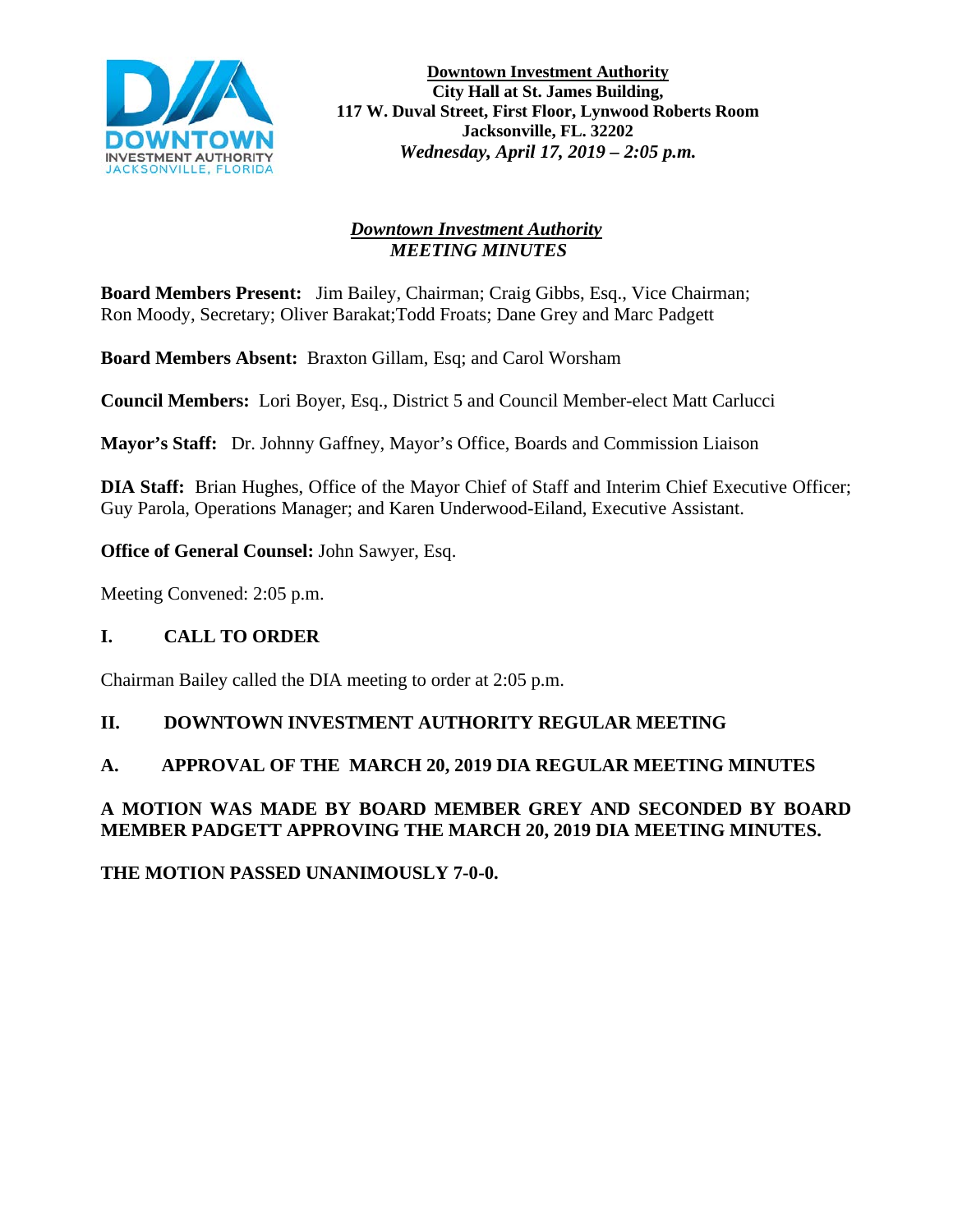#### **B. RESOLUTION 2019-04-02: RECOMMENDING CITY COUNCIL TO ADOPT ORDINANCE 2019-0195 AND ORDINANCE 2019-0196**

### **RESOLUTION 2019-04-02**

**A RESOLUTION OF THE DOWNTOWN INVESTMENT AUTHORITY ("DIA") RECOMMENDING TO CITY COUNCIL THAT THEY ADOPT ORDINANCES 2019-0195 AND 2019-0196; FINDING THAT THE ORDINANCES ARE CONSISTENT WITH AND IN FURTHERANCE OF THE NORTH BANK AND SOUTHSIDE COMMUNITY REDEVELOMPENT AREA PLANS; PROVIDING FOR AN EFFECTIVE DATE.**

Guy Parola brought forth Resolution 2019-04-02.

Council Member Boyer provided a pretention explaining the difference between the three bills.

Chairman Bailey commented as having served on the DDRB, he really appreciates this and it really assists us with understanding the roles of how the DDRB and the DIA work together.

### **A MOTION WAS MADE BY BOARD MEMBER PADGETT AND SECONDED BY BOARD MEMBER MOODY APPROVING RESOLUTION 2019-04-02 RECOMMENDING CITY COUNCIL TO ADOPHT ORDINANCE 2019-0195 AN ORDINANCE 2019-0196.**

### **THE MOTION PASSED UNANIMOUSLY 7-0-0.**

### **III. PRESENTATIONS**

**NONE**

### **IV. CHIEF EXECUTIVE OFFICER REPORT**

**NONE**

### **V. CHAIRMAN'S REPORT**

Vice Chairman Gibbs reported that Mr. Hughes, Mr. Parola and Oliver Barakat and himself attended the NAIOP Award Gala Honoring the Best of 2018 on March 7, 2019 at the Prime Osborn Convention Center. Aundra Wallace was presented the Klechek Award.

### **VI. DDRB BRIEFING**

Guy Parola provided a summary of the DDRB April 11<sup>th</sup> meeting. The next meeting will be held Thursday, May 9, 2019 at 2:00 p.m. on the third floor in Conference Room C.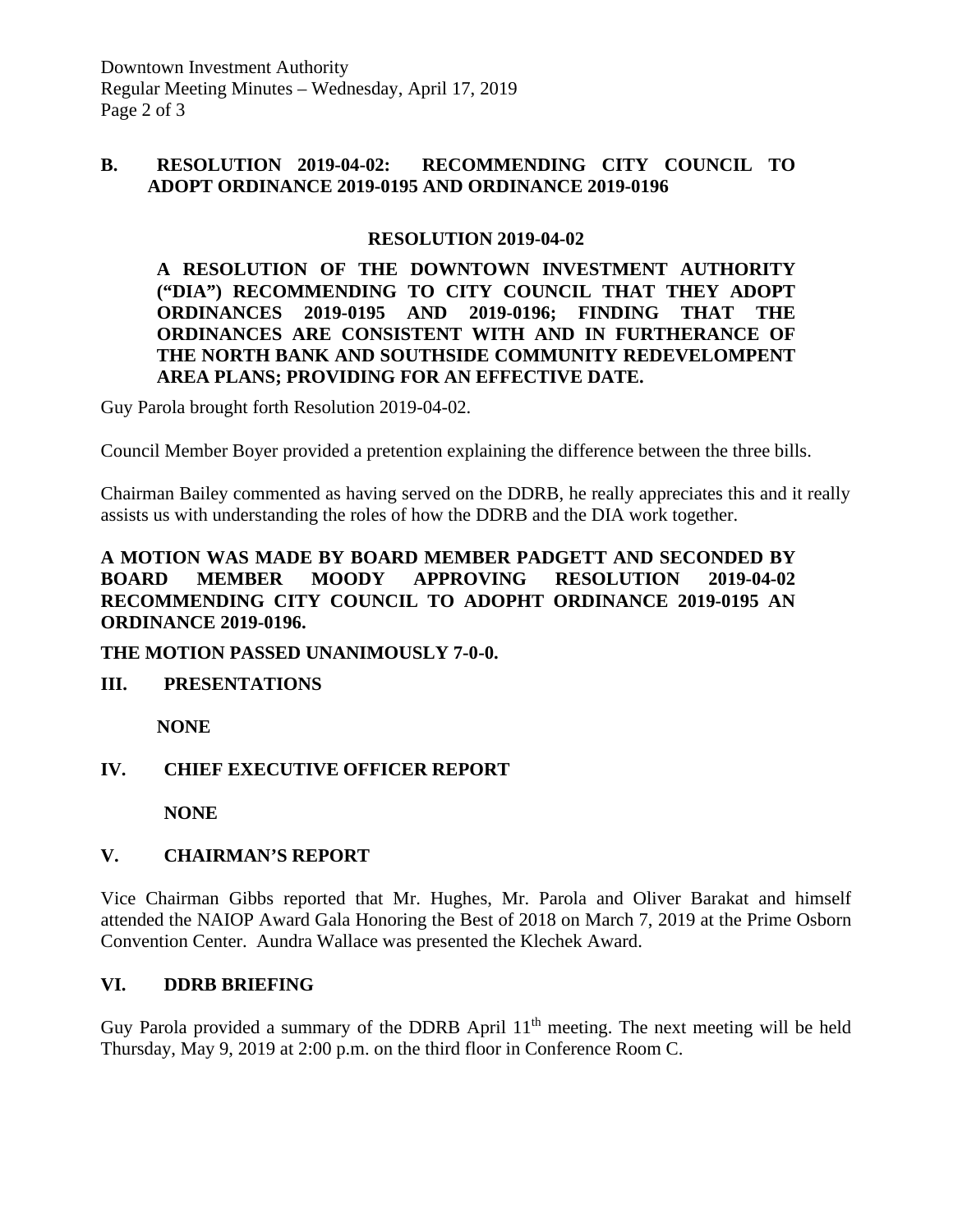Downtown Investment Authority Regular Meeting Minutes – Wednesday, April 17, 2019 Page 3 of 3

#### **VII. OLD BUSINESS**

**NONE**

#### **VIII. NEW BUSINESS**

**NONE**

#### **IX. PUBLIC COMMENTS**

Council Member-elect Matt Carlucci commented about the Jacksonville Landing and thanked Council Member Boyer for cleaning up the downtown plan. He recommended having a charrette that involved people and public participation input for the Jacksonville Landing. He provided a handout to the Board Members.

Ed Malesky, President of the Art Center a commented about the Jacksonville Landing. He has managed the two galleries at the Landing for three-and-a-half years. He pointed out that 27 small businesses will have to relocate outside of downtown and recommended someone to publish a timeline.

Ronnie Dean provided ideas for the Jacksonville Landing. He suggested naming this location the River City Music Park. He provided a draft handout of his idea for the plans to the Board Members.

There being no further business, Chairman Bailey adjourned the DIA meeting at approximately 3:13 p.m.

*The written minutes for this meeting are only an overview of what was discussed. For verbatim comments of this meeting, a transcript is available upon request. Please contact Karen Underwood, at (904) 630-3492, or by email at karenu@coj.net.*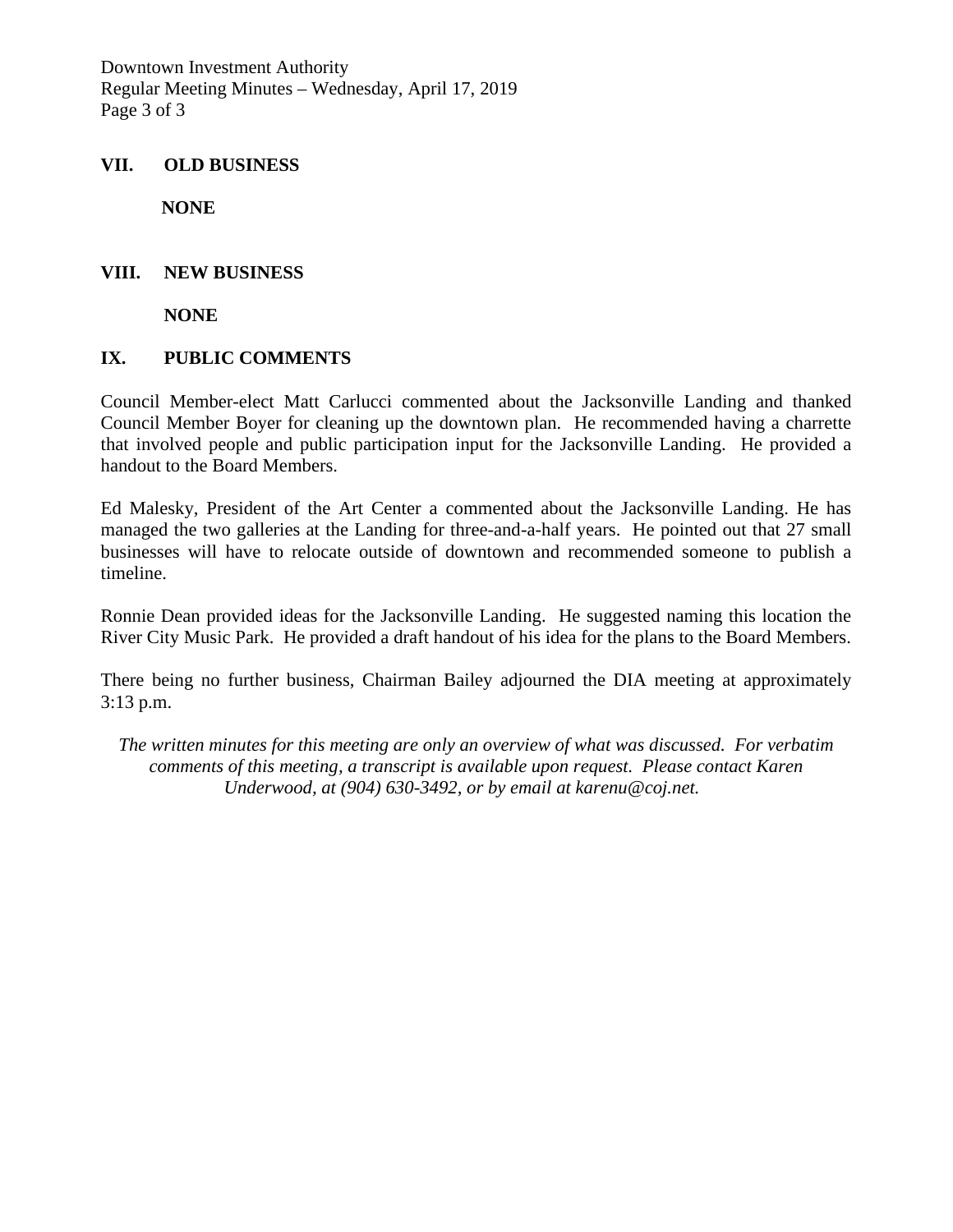

# MEMORANDUM

| TO:          | Downtown Investment Authority Governing Board             |
|--------------|-----------------------------------------------------------|
|              | <b>THROUGH:</b> Mr. Jim Bailey                            |
| <b>FROM:</b> | Guy Parola, Operations Manager                            |
| RE:          | Resolution 2019-04-02: Ordinances 2019-0195 and 2019-0196 |
| DATE:        | April 17, 2019                                            |

The Downtown Investment Authority ("DIA"), in addition to functioning as the Community Redevelopment Agency and Economic Development arm of the City for Downtown, has additional responsibilities that include updates to the Downtown's Design Guidelines, and by extension recommending to City Council updates to the Downtown Development Regulations contained within Jacksonville's Zoning Code.

Resolution 2019-04-02 recommends that the City Council adopt Ordinances 2019-0195 and 2019-0196. These Ordinances function together to accomplish the following: Amend the 2030 Comprehensive Plan to support the changes to the Downtown Development Regulations proffered by Ordinance 2019-0196. The following provides a further summary of each legislation.

### Ordinance 2019-0195

Amends certain portions of the 2030 Comprehensive Plan's Transportation Element necessary to ensure that the changes to the Downtown Development Standards to be adopted as part of Ordinance 2019-0196 are consistent with the 2030 Comprehensive Plan. These amendments to the 2030 Comprehensive Plan's Transportation Element include:

- Removing reference to the obsolete street classification system, and supporting the Public Realm standards for roadways, which is comprised of: (a) the Pedestrian Zone, which is further divided into the Pedestrian Clear Area (i.e., sidewalk), the Amenity Area (i.e. the location for street furniture, lighting, etc.), and the Frontage Area adjacent to buildings;
- Removing reference to the now obsolete "FDOT Interstate 95 Master Plan";
- Referencing the revised Downtown Overlay Districts; and
- Removing references to the now obsolete Downtown Master Plan and its elements;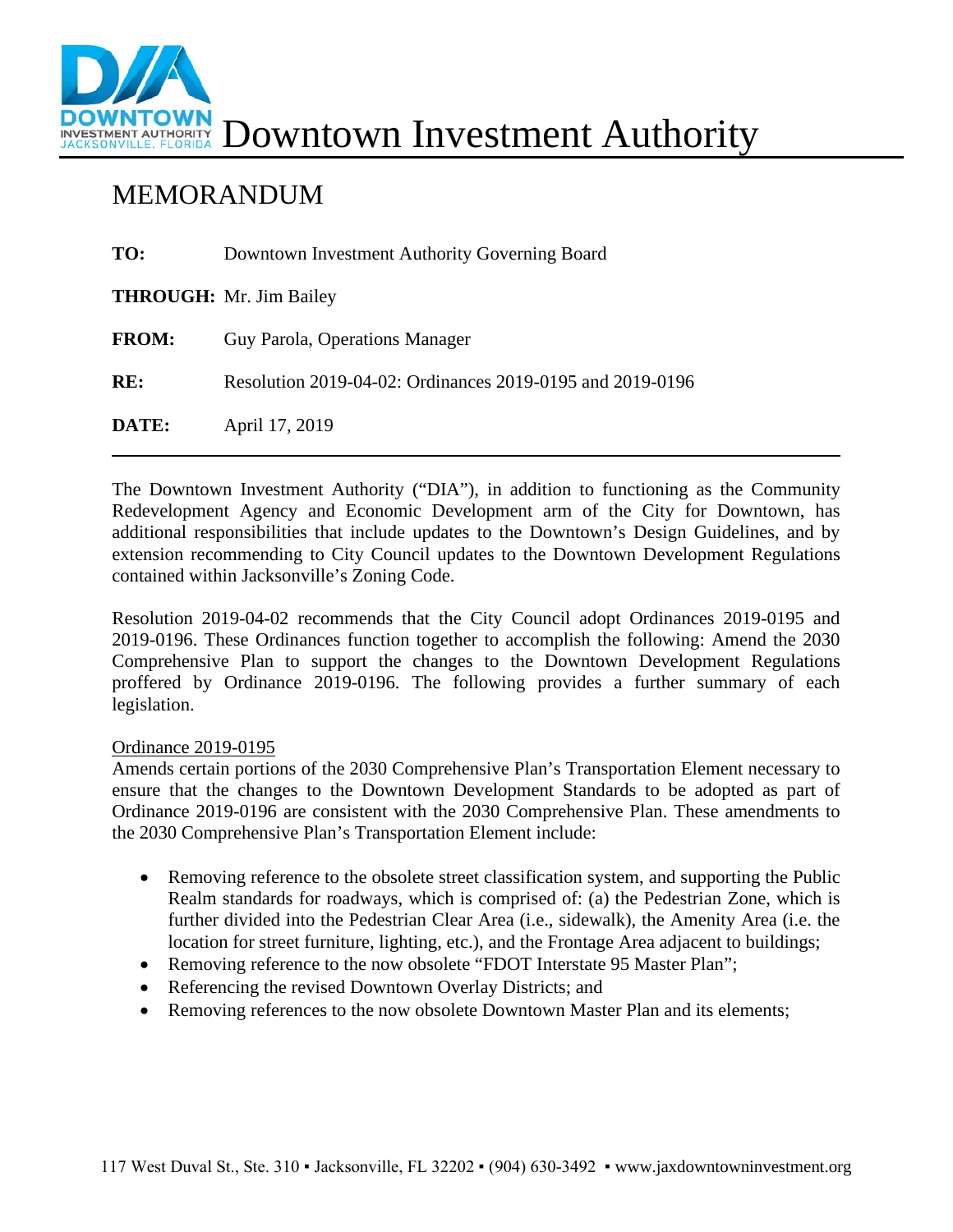RESOLUTION 2019-04-02 SUMMARY MEMORANDUM PAGE 2 OF 2

#### Ordinance 2019-0196

Effectuates updates to the Downtown Development Regulations (see attached summary powerpoint; previously, a draft of the updates to the Downtown Development Regulations was provided to the Board).

**Note: There is a third companion piece of legislation, Ordinance 2019-0197, which effectuates the Rezoning of approximately 980 acres to CCBD. Not being Rezoned are existing CCBD properties and PUDs. DIA is not being requested to incorporate support into a resolution because the Downtown Development Review Board is specifically identified as the Planning Commission for Downtown.** 

*Attachments: DIA Resolution 2019-04-02 Ordinance 2019-0195 Ordinance 2019-0196*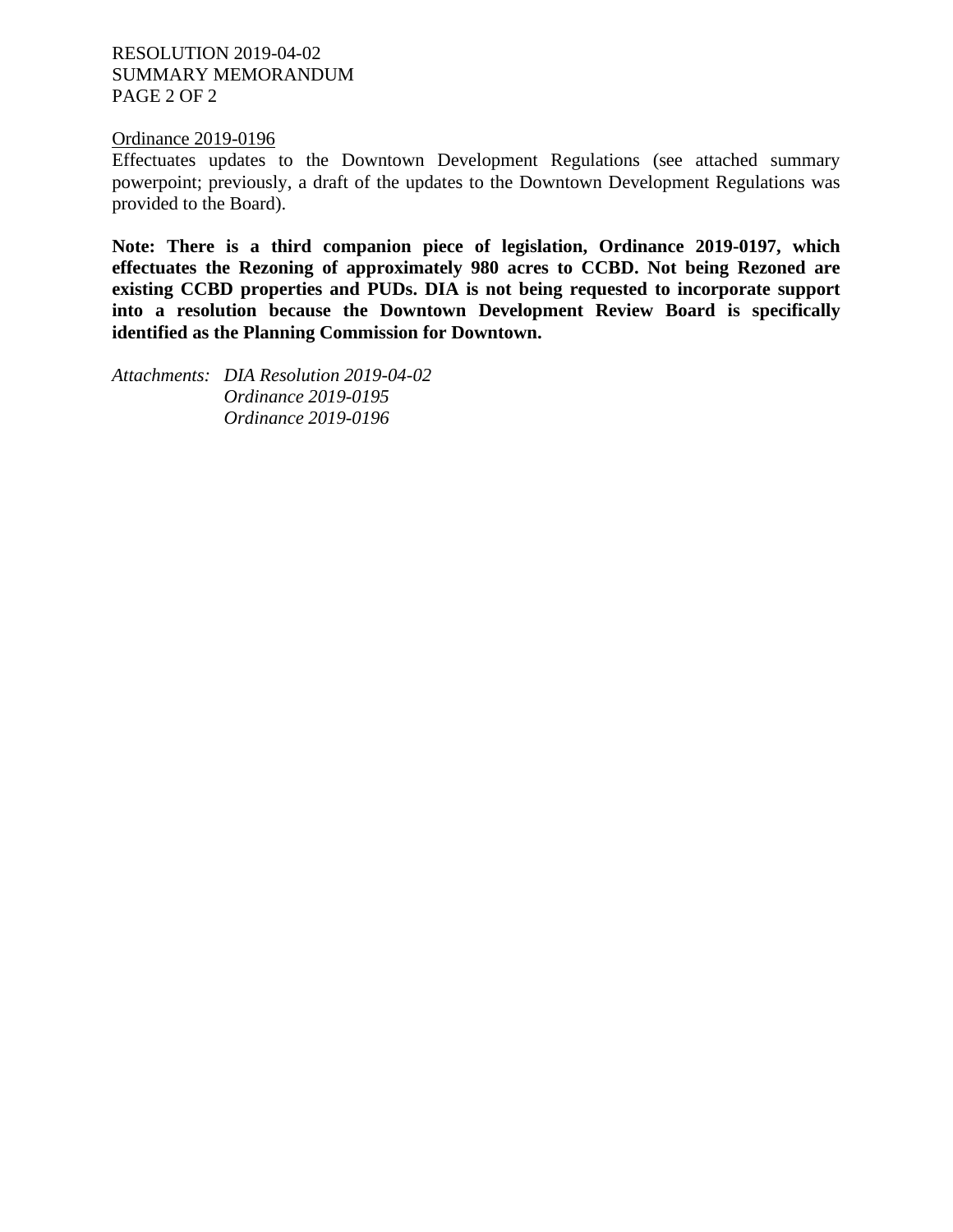#### **RESOLUTION 2019-04-02**

**A RESOLUTION OF THE DOWNTOWN INVESTMENT AUTHORITY ("DIA") RECOMMENDING TO CITY COUNCIL THAT THEY ADOPT ORDINANCES 2019-0195 AND 2019-0196; FINDING THAT THE ORDINANCES ARE CONSISTENT WITH AND IN FURTHERANCE OF THE NORTH BANK AND SOUTHSIDE COMMUNITY REDEVELOMPENT AREA PLANS; PROVIDING FOR AN EFFECTIVE DATE.**

**WHEREAS**, the DIA, in addition to functioning as the Community Redevelopment Agency and Economic Development arm of the City for Downtown, has additional responsibilities that include updates to the Downtown's Design Guidelines, and by extension recommending to City Council updates to the Downtown Development Regulations contained within Jacksonville's Zoning Code

**WHEREAS,** the DIA is responsible for ensuring that development and redevelopment within Downtown are consistent with and in furtherance of with Downtown's Business Investment Plan, which includes the North Bank and Southside Community Redevelopment Area Plans; and

**WHEREAS**, the DIA finds that Ordinances 2019-0195 and 2019-0196 are consistent with and in furtherance of the North Bank and Southside Community Redevelopment Area Plans, and more specifically with the following Redevelopment Goals: and

#### **Redevelopment Goal No. 1**

Reinforce Downtown as the City's unique epicenter for business, history, culture, education, and entertainment.

#### **Redevelopment Goal No. 3**

Simplify the approval process for downtown development and improve departmental and agency coordination.

#### **Redevelopment Goal No. 4**

Improve walkability/bikeability and connectivity to adjacent neighborhoods and the St. Johns River while creating highly walkable nodes.

#### **Redevelopment Goal No. 5**

Establish a waterfront design framework to ensure a unique experience and sense of place, NOW THEREFORE

**BE IT RESOLVED** by the Downtown Investment Authority:

**Section 1**. The DIA affirms that the aforementioned recitals are true and correct.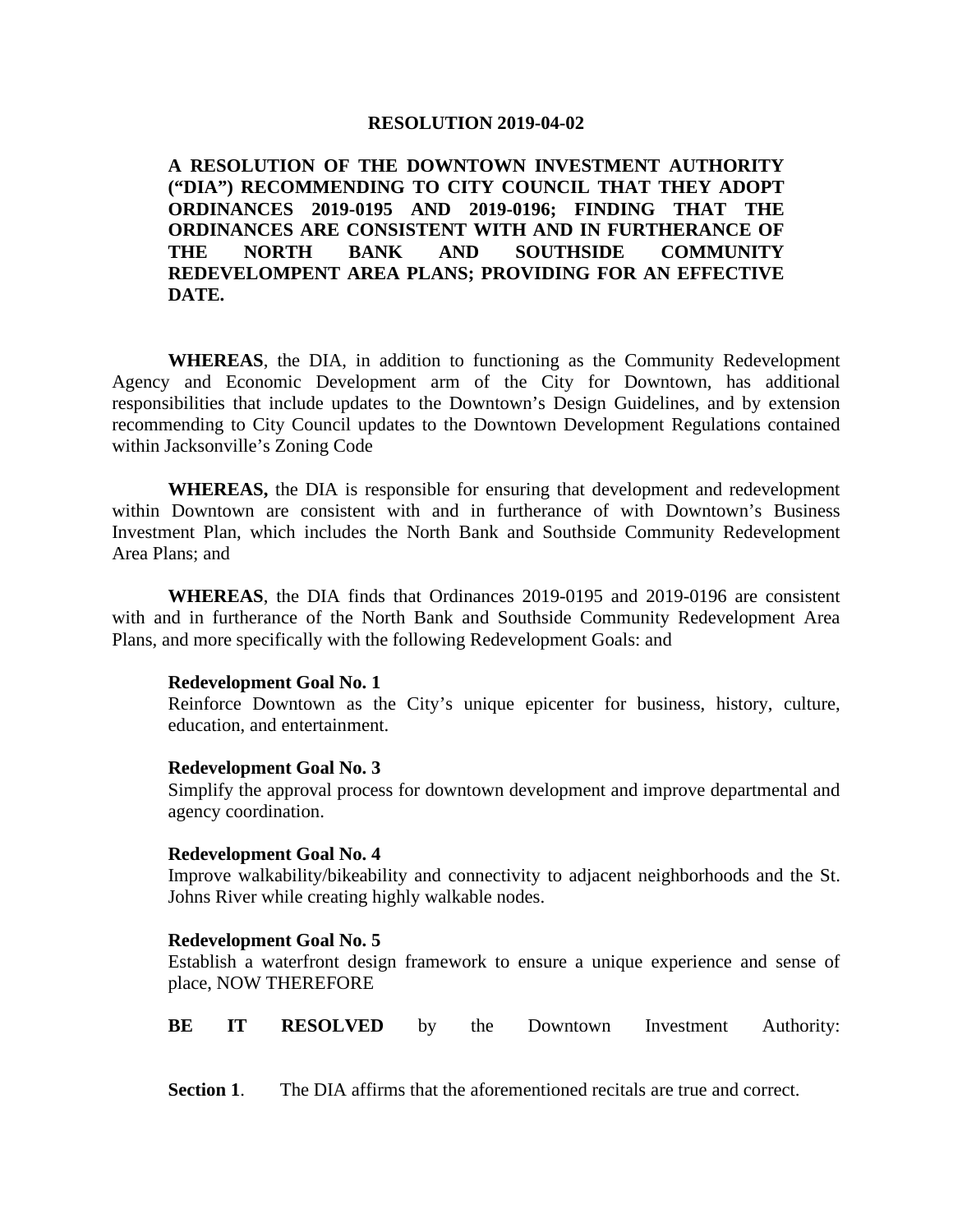**Section 2.** The DIA recommends that the Jacksonville City Council adopt Ordinance 2019-0195.

**Section 3.** The DIA recommends that the Jacksonville City Council adopt Ordinance 2019-0196.

**Section 4.** The Effective Date of this Resolution is the date upon execution of this Resolution by the Chair of the Downtown Investment Authority.

WITNESS: DOWNTOWN INVESTMENT AUTHORITY

**Jim Bailey, Chairman** Date

VOTE: In Favor: Opposed: Abstained: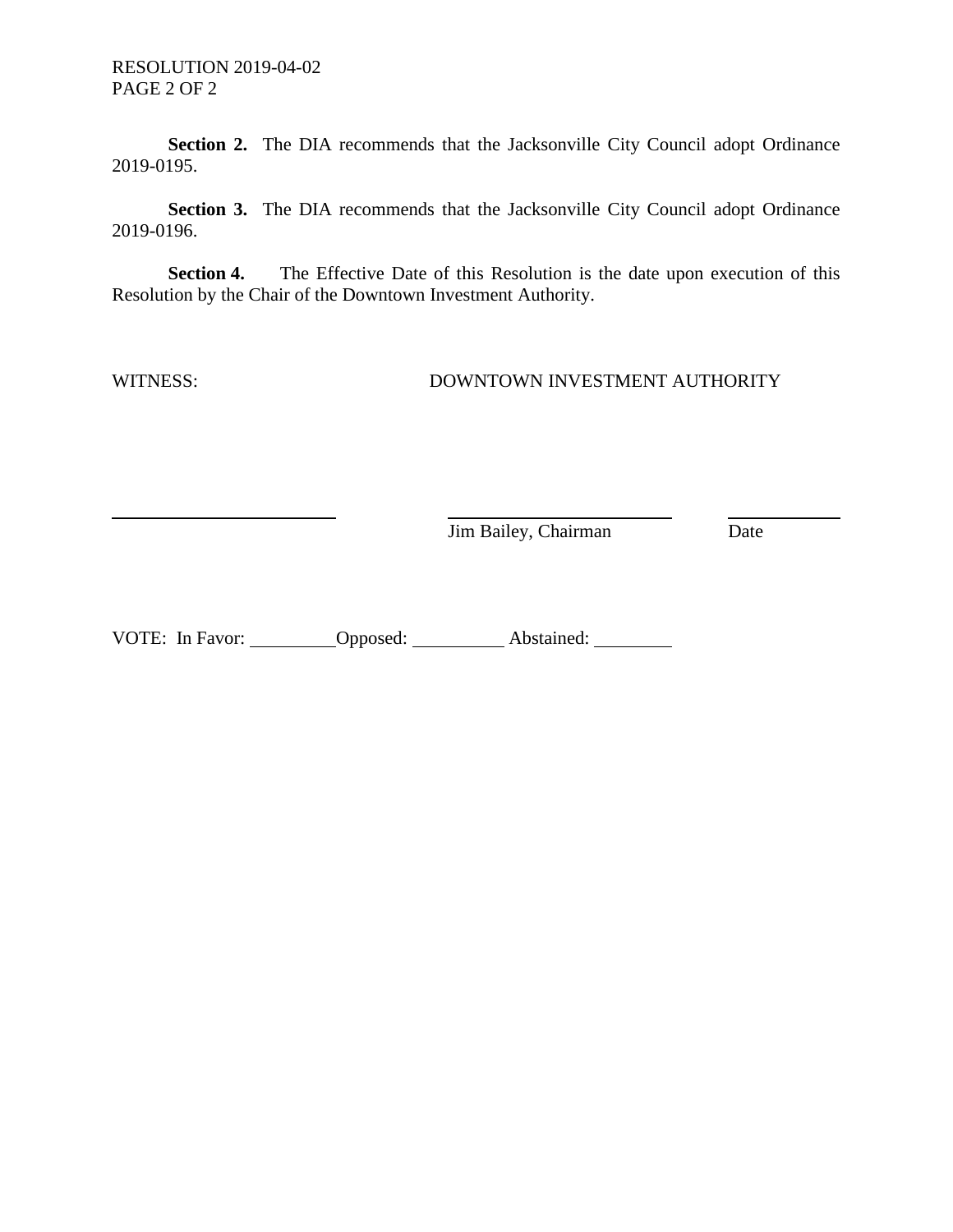Introduced by Council Member Boyer:

**ORDINANCE 2019-195**

5 AN ORDINANCE APPROVING THE PROPOSED 2019B SERIES 6 TEXT AMENDMENT TO THE TRANSPORTATION ELEMENT OF THE 2030 COMPREHENSIVE PLAN OF THE CITY OF JACKSONVILLE TO AMEND VARIOUS OBJECTIVES AND 9 | POLICIES WITHIN THE TRANSPORTATION ELEMENT OF THE COMPREHENSIVE PLAN RELATED TO THE DOWNTOWN OVERLAY ZONE AND DOWNTOWN DISTRICT REGULATIONS OF 12 THE ZONING CODE, FOR TRANSMITTAL TO THE STATE OF FLORIDA'S VARIOUS AGENCIES FOR REVIEW; PROVIDING 14 A DISCLAIMER THAT THE AMENDMENT GRANTED HEREIN 15 | SHALL NOT BE CONSTRUED AS AN EXEMPTION FROM ANY 16 OTHER APPLICABLE LAWS; PROVIDING AN EFFECTIVE DATE.

 **WHEREAS**, the Planning and Development Department has initiated certain revisions and modifications to the text of the *2030 Comprehensive Plan* in accordance with the procedures and requirements set forth in Chapter 650, Part 4, *Ordinance Code*, to amend various objectives and policies within the Transportation Element of the Comprehensive Plan related to the Downtown Overlay Zone and Downtown District Regulations of the Zoning Code, and has provided the necessary 26 supporting data and analysis to support and justify the amendments determined to be required, and accordingly, has proposed certain 28 revisions and modifications which are more particularly set forth in **Exhibit 1**, **attached hereto**, dated March 11, 2019, and incorporated herein by reference; and

**WHEREAS**, the Jacksonville Planning Commission, as the Local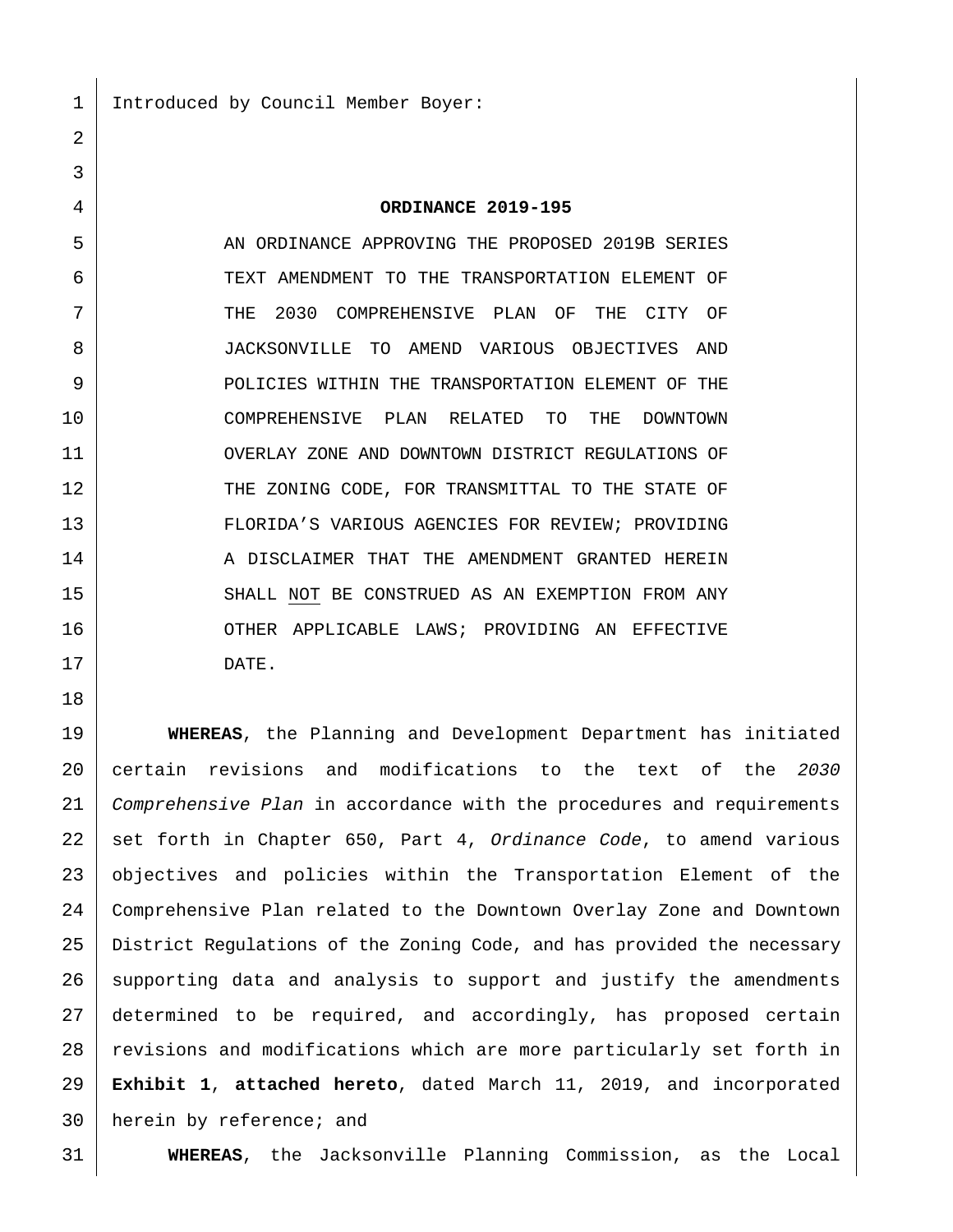Planning Agency, held a public hearing on this proposed amendment to the *2030 Comprehensive Plan*, with due public notice having been provided, and reviewed and considered all comments received during the public hearing, and made a recommendation to the City Council; and

 **WHEREAS**, the Land Use and Zoning (LUZ) Committee held a public hearing on this proposed amendment pursuant to Chapter 650, Part 4, *Ordinance Code*, and having considered all written and oral comments 8 | received during the public hearing, has made its recommendation to the Council; and

 **WHEREAS**, the City Council held a public hearing on this proposed amendment with public notice having been provided, pursuant to Section 163.3184(3), *Florida Statutes*, and Chapter 650, Part 4, *Ordinance Code*, 13 and having considered all written and oral comments received during the public hearing, the recommendations of the Planning and Development Department, the Planning Commission and the LUZ Committee, desires to 16 transmit this proposed amendment through the State's expedited state 17 review process to the Florida Department of Economic Opportunity, as 18 the State Land Planning Agency, the Northeast Florida Regional Council, the Florida Department of Transportation, the St. Johns River Water Management District, the Florida Department of Environmental Protection, the Florida Fish and Wildlife Conservation Commission, the Department of State's Bureau of Historic Preservation, the Florida Department of Education, and the Department of Agriculture and Consumer 24 | Affairs; now, therefore

**BE IT ORDAINED** by the Council for the City of Jacksonville:

 **Section 1. Approval of Amendment for Transmittal Purposes.** The Council hereby approves the proposed 2019B Series Text Amendment to the Transportation Element of the *2030 Comprehensive Plan* as set forth in **Exhibit 1**, **attached hereto**, dated March 11, 2019, for transmittal to Florida's various required State Agencies for review.

**Section 2. Disclaimer.** The amendment granted herein shall